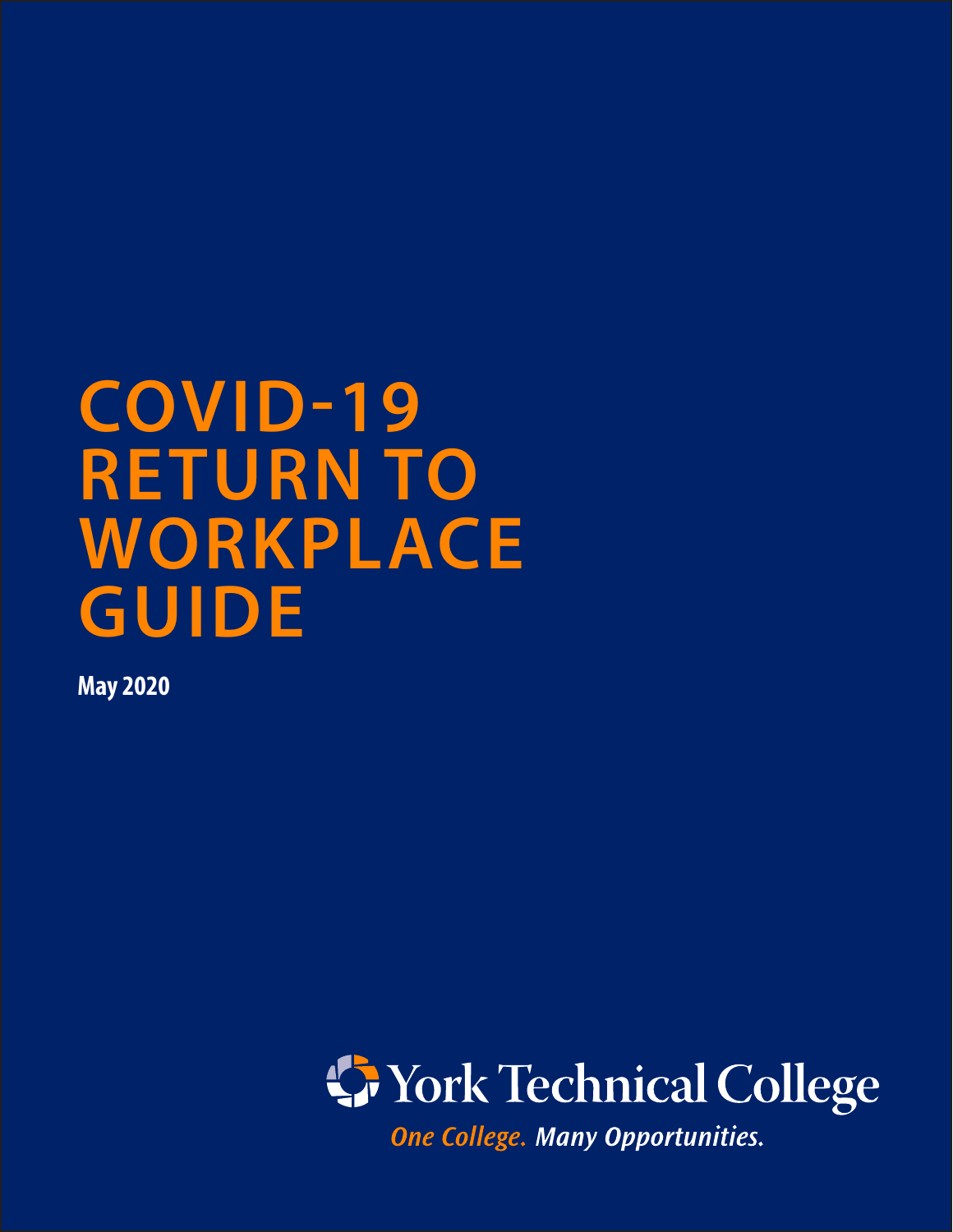### **CONTENT**

- **3 GUIDING PRINCIPLE**
- **4 WORKPLACE EXPEC TATIONS AND GUIDELINES**
- **5 PHASED RETURN**
- **6 STAFFING OPTIONS**
- **7 PERSONAL SAFETY PRACTICES**
- **8 GUIDANCE FOR SPECIFIC WORKPLACE SCENARIOS**
- **9 ENTER/EXIT CONTROL**

**CAMPUS VISITS**

**TRAVEL**

**INFORMATION SERVICES**

**TRAINING AND PROFESSIONAL DEVELOPMENT**

**MENTAL AND EMOTIONAL WELL-BEING**

**QUESTIONS OR CONCERNS**

**10 ADDITIONAL RESOURCES**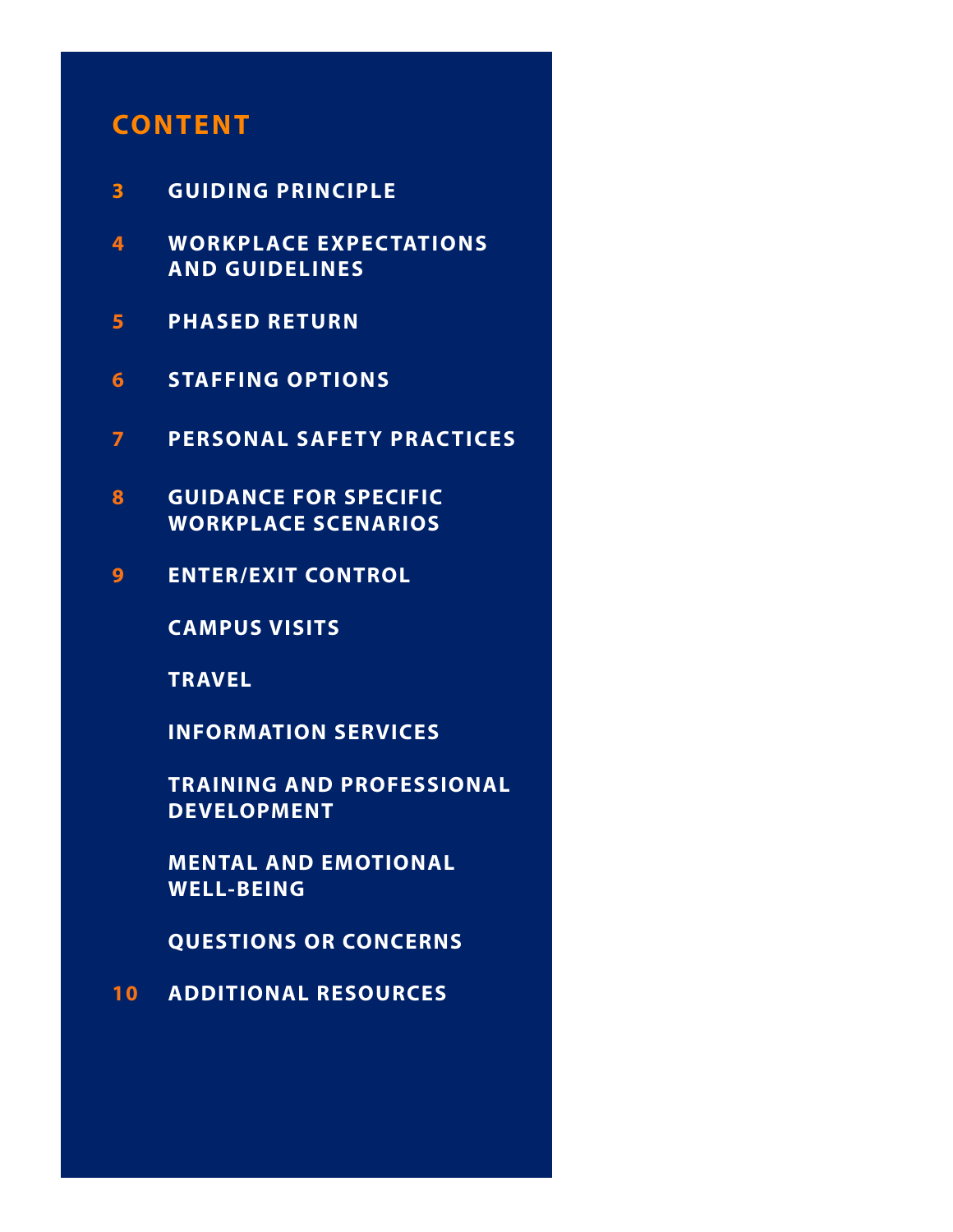### **GUIDING PRINCIPLE**

**York Technical College takes the safety of employees and students in our campus community seriously, and to that end, we are implementing a flexible and phased approach to returning employees to the workplace and resuming campus operations. The phased plan includes short-term and longterm planning on returning employees to campus and normal operations.**

York Technical College's (YTC) procedures, guidelines and protocols for responding to the COVID-19 pandemic will be rooted in a "people first" principle with safety for our faculty, staff and students and for the public in which we interact at the forefront of our planning.

The primary goals for YTC's response to the COVID-19 pandemic are to protect public health and continue the institution's vital mission to provide citizens of our service area with opportunities for educational and workforce development.

YTC's plans will also be aligned and consistent with local orders and ordinances of the State of South Carolina's Phased Re-entry Model. Plans will also follow recommendations from the federal government (Opening Guidelines), Centers for Disease Control and Prevention (CDC), South

Carolina Department of Health and Environmental Control (SC DHEC), and the College's Crisis Management Team (CMT).

YTC has undertaken reasonable steps to lessen the risk of transmission of COVID-19 in connection with college operations. York Technical College is not responsible for any risks related to COVID-19 in connection with College operations and services.

This plan does not cover all aspects of business operations, instruction, student services, leave, Child Development Center, etc. Additional procedures, guidelines, and protocols will be developed as necessary.

Our knowledge and understanding of the COVID-19 virus continues to evolve, and our procedures, guidelines, and protocols will be updated as more information becomes available.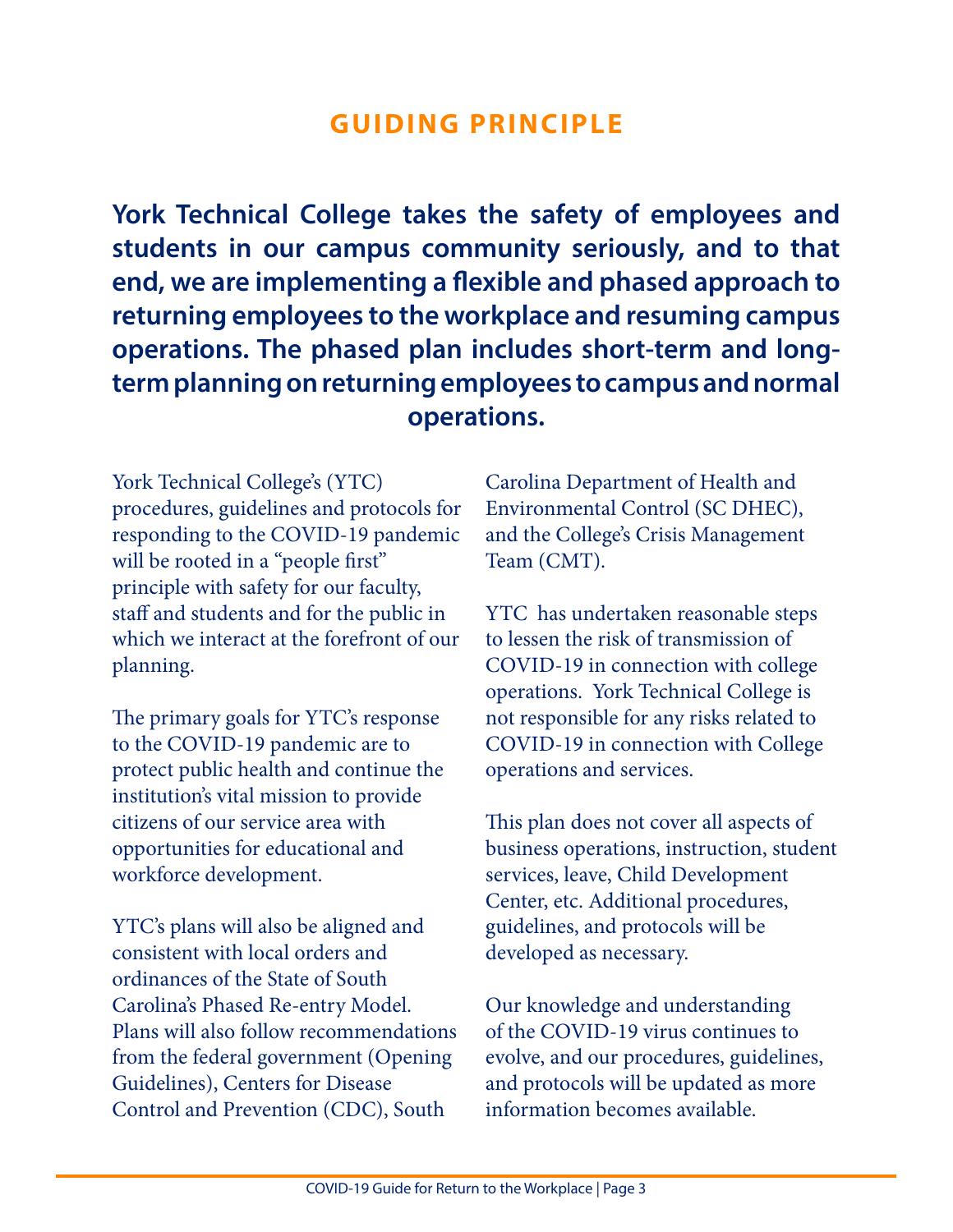### **WORKPLACE EXPECTATIONS AND GUIDELINES**

All employees are expected to fully comply with the procedures, protocols and guidelines outlined in this document as part of YTC's Workplace Expectations and Guidelines.

#### **Symptom Monitoring Requirement**

Employees who have been advised to return to the workplace must conduct symptom self-monitoring every day before reporting to work. All employees will be expected to complete an online self-check prior to returning to work and daily thereafter.

If, at any time, you are sick or have symptoms of COVID-19, stay home, notify your immediate supervisor and Human Resources, and do not report to work until symptoms resolve. You must be free of ANY symptoms potentially related to COVID-19 to be eligible to report to work.

Symptoms of COVID-19 can include one or more of the following:

- Cough
- Shortness of breath or difficulty breathing
- **Fever**
- Chills
- Repeated shaking with chills
- Muscle pain
- Headache
- Sore throat
- New GI symptoms
- New loss of taste or smell

This list does not include all possible symptoms. Refer to the CDC website for the latest developments of the virus.

According to the CDC, special populations or individuals with certain health conditions may have a higher risk for COVID-19 infection. Those may include:

- Older adults (age 65 years and older)
- Pregnancy
- People with HIV
- Asthma (moderate-to-severe)
- Chronic lung disease
- **Diabetes**
- Serious heart conditions
- Chronic kidney disease being treated with dialysis
- Severe obesity
- Being immunocompromised

Employees who have been advised to return to the workplace and have concerns about doing so due to a medical condition that places them in a higher risk group or those who wish to seek reasonable accommodations based on the Americans with Disabilities Act and Section 504 of the Rehabilitation Act related to returning to campus should contact Human Resources at 803-327-8009 or [hr@yorktech.](mailto:hr@yorktech.edu) [edu](mailto:hr@yorktech.edu) and their immediate supervisor.

#### **Exposure To or Having a Confirmed Positive COVID-19**

If you have a confirmed positive COVID-19 test, employee must not come to the workplace until 14 days have passed since their symptoms began AND they are free of fever (100° F or greater using a thermometer) for three days without the use of feverreducing medicines AND their other symptoms have improved.

If you have been in close contact with someone who has a confirmed positive COVID-19 case, employee must not come to the workplace until 14 days have passed since the date of last contact with the individual with the confirmed positive test.

If you have been in close contact with a YTC employee who has a confirmed positive COVID-19 case, employee must not come to the workplace until 14 days have passed since the date of last contact with the individual with the confirmed positive test. Office of Human Resources will provide notification to potentially exposed employee(s).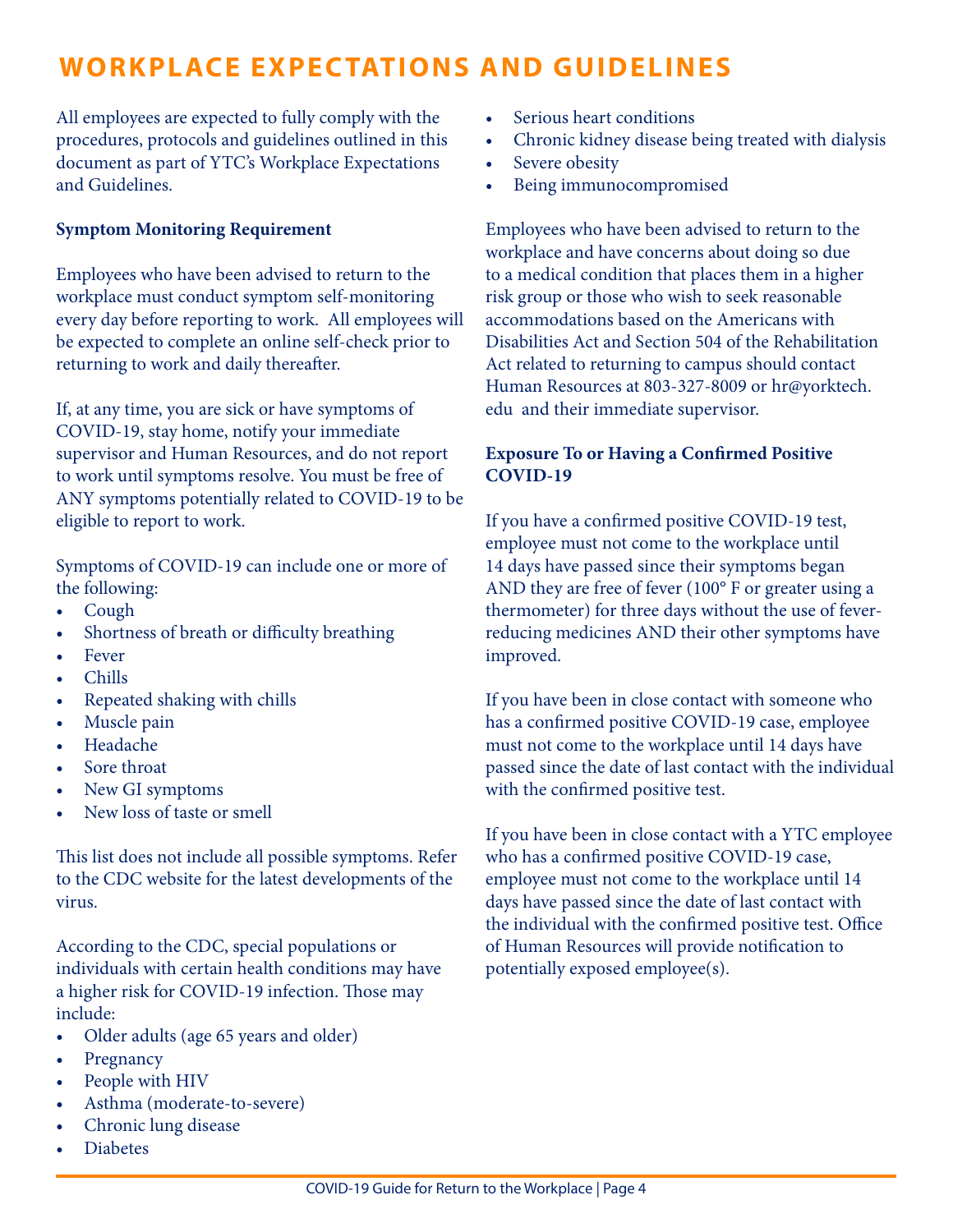### **PHASED RETURN**

York Technical College, with guidance from the South Carolina Department of Administration, will phase a return of employees over time in a coordinated process to ensure appropriate cleaning and sanitizing has been performed, plexiglass barriers have been installed, social distancing markers have been placed, and sufficient Personal Protective Equipment (PPE) has been secured. Employees will be provided with a minimum of seven days notice when they are expected to return to work.

YTC will assess workplace staffing needs based on mission-critical operations, ability to control and manage specific work environments, and necessity to access on-site resources. These decisions, once approved, will be communicated to the campus community and through your respective Associate Dean, Dean, Associate Vice President, Vice President, or Executive Committee member.

The tentative phasing plan for York Technical College is as follows:

#### *Phase I: Beginning June 1, 2020*

Essential employees needed to provide priority inperson labs starting June 15 will return to work during this phase. Face masks will be required of all persons on-campus. The campus will be closed to the general public.

#### *Phase II : Beginning no later than July 1, 2020*

Essential employees needed to provide priority inperson instruction and select support services for the remaining summer sessions will return to work during this phase. Face masks will be required of all persons on-campus. The campus will be closed to the general public.

#### *Phase III: Beginning no later than August 3, 2020*

Essential employees needed to provide priority inperson instruction and select support services for the remaining summer classes and to prepare for fall term will return to work this phase. The College may open to the public depending on the virus containment. Face masks will be required of all persons on-campus.

#### *Phase IV: Beginning August 24, 2020*

Most employees will have returned to workplace, with possible modified scheduling, dependent on the College returning to normal operations. Face masks will be required of all persons on-campus.

Each employee will receive an official communication from their supervisor and/or Office of Human Resources regarding the date they are expected to return to work.

Workplace staffing will be carefully monitored, controlled, and coordinated to mitigate potential risks. The phased plan may be modified dependent on virus containment and guidance from CDC, SC DHEC, and SC Department of Administration.

The need to minimize the number of people on campus to meet social distancing requirements will continue for some time. Support units that can continue to effectively work remotely will likely continue to do so until restrictions are eased for larger gatherings.

No unit or department should increase staffing levels beyond current needs to support critical on-site operations without approval from your respective Associate Dean, Dean, Associate Vice President, Vice President, or Executive Committee member.

Once decisions to expand on-site staffing in certain areas have been made, employees should follow the policies and protocols detailed in this guide for returning to work on campus.

As staffing on-site increases and operations expand, CMT will closely monitor and assess the potential spread of the virus, as well as existing policies and procedures to mitigate it.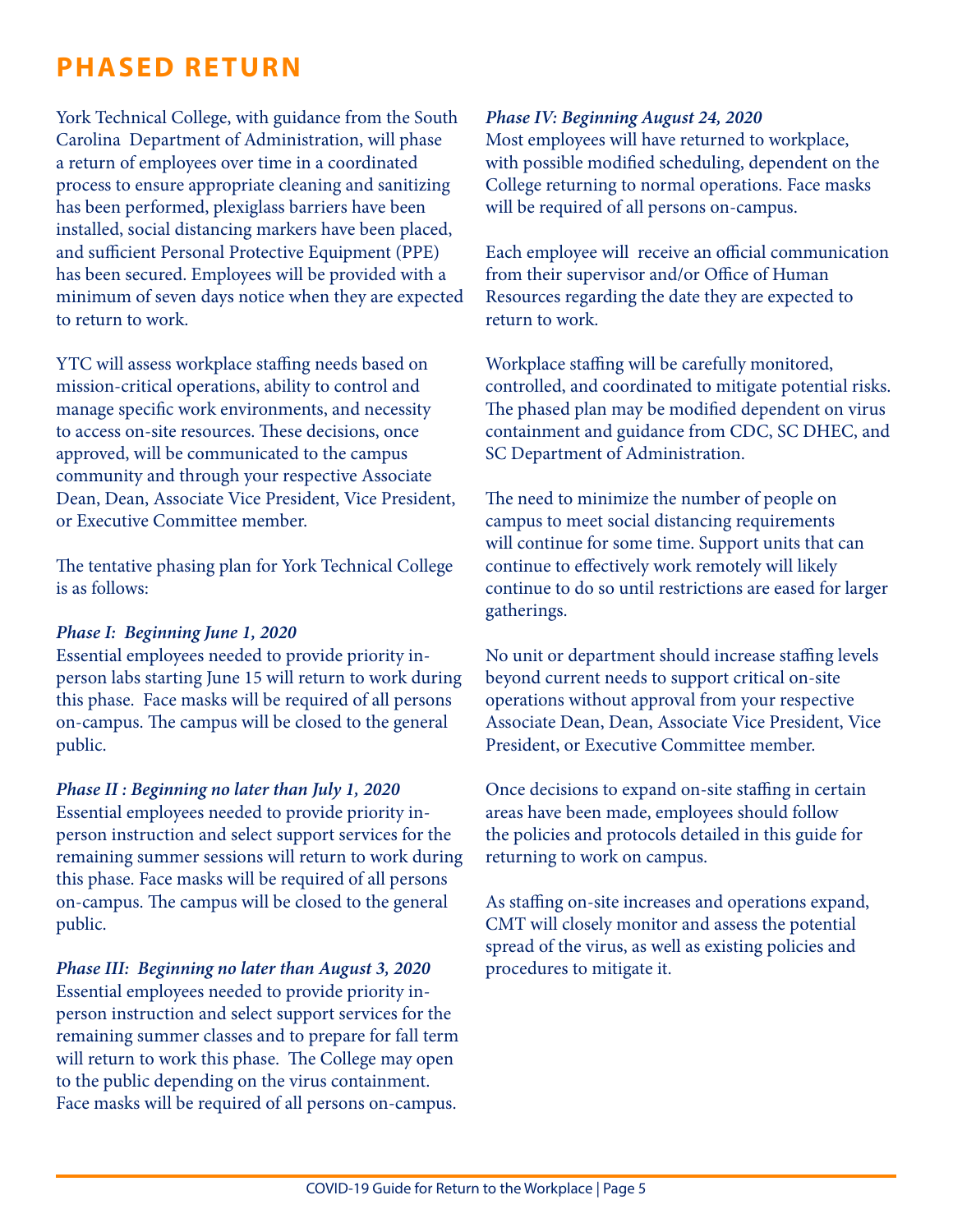### **STAFFING OPTIONS**

Once employees have been notified to return to work on-site, there are several options departments should consider to maintain required social distancing measures and reduce population density within buildings and work spaces.



#### **Remote Work**

Those who can work remotely to fulfill some or all of their work responsibilities may request approval from a supervisor to continue to do so to reduce the number of individuals on campus and the potential spread of the COVID-19 virus. These arrangements, if approved by the immediate supervisor, can be done on a full or partial day/week schedule as appropriate.

#### **Alternating Days**

In order to limit the number of individuals and interactions among those on campus, departments should schedule partial staffing on alternating days. Such schedules will help enable social distancing, especially in areas with large common workspaces.





#### **Staggered Reporting/Departing**

The beginning and end of the workday typically bring many people together at common entry/exit points of buildings. Staggering reporting and departure times by at least 30 minutes will reduce traffic in common areas to meet social distancing requirements. (See Enter/Exit Controls for further details.)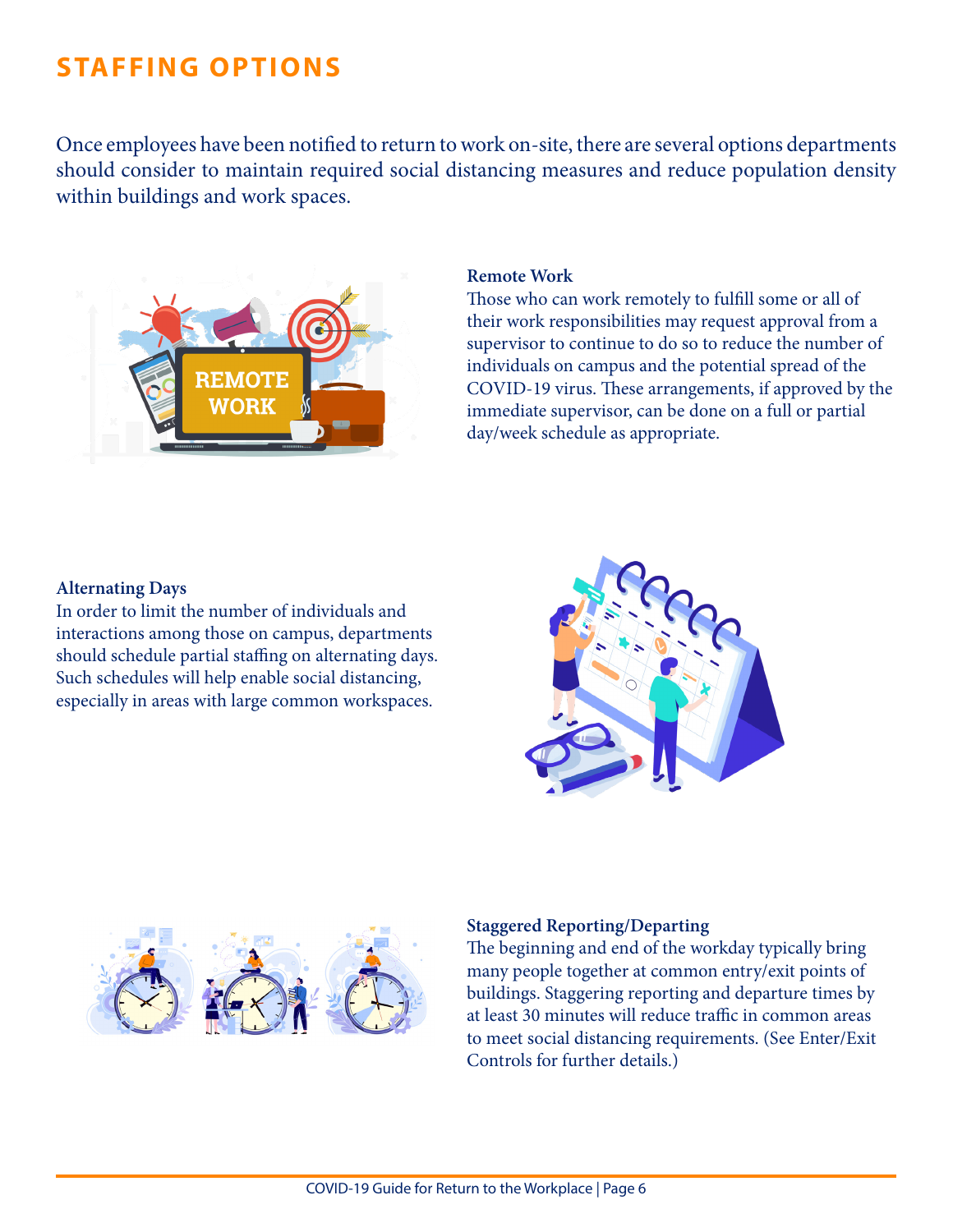# **PERSONAL SAFETY PRACTICES**

**Face masks / Face Coverings:** Face masks or face coverings must be worn by all faculty and staff working on campus when in the presence of others and in public settings where other social distancing measures are difficult to maintain (e.g., common work spaces, meeting rooms, classrooms, etc.). Appropriate use of face masks or coverings is critical in minimizing risks to others near you. You could spread COVID-19 to others even if you do not feel sick. The mask or cloth face covering is not a substitute for social distancing.

Cloth face coverings must only be worn for one day at a time and must be properly cleaned before use again. Each faculty and staff member will be provided with two (2) reusable face coverings by the College. These face coverings will be distributed by Facilities Management to pick up stations located throughout the campus. These stations will be unmanned and will contain a dispenser with pre-packaged masks to avoid contamination. Masks will be available to any individual entering the buildings including students, faculty/staff, vendors and visitors. Instructions for wearing the masks along with other items (to be determined) will be in the package.

Face masks will be required of all persons on-campus.

**Handwashing:** Wash your hands often with soap and water for at least 20 seconds especially after you have been in a public place, or after blowing your nose, coughing, sneezing, or touching your face. If soap and water are not readily available, use a hand sanitizer that contains at least 60% alcohol.

**Hand Sanitizing**: If soap and water are not readily available, use a hand sanitizer that contains at least 60% alcohol. Cover all surfaces of your hands and rub them together until they feel dry. Avoid touching your eyes, nose, and mouth, and wash your hands after touching your face. Hand sanitizing stations are located at building entrances, throughout building corridors, classrooms, and other high traffic areas.

**Gloves**: Healthcare workers and others in high- risk areas should use gloves as part of Personal Protective Equipment (PPE), but according to the CDC, gloves are not necessary for general use and do not replace

good hand hygiene. Washing your hands often is considered the best practice for common everyday tasks.

**Social Distancing:** People without symptoms may be able to spread virus. Stay at least six feet (6 ft., about 2 arms length) from other people. Do not gather in groups. Stay out of crowded places and avoid mass gatherings.

**Goggles/Face Shields:** Employees do not need to wear goggles or face shields as part of general activity on campus. Good hand hygiene and avoiding touching your face are generally sufficient for non-healthcare environments. Face shields will be available to faculty upon request to aid in safe classroom instruction.

**Personal Disinfection:** While custodial crews will continue to clean office and work spaces based on CDC guidelines, additional care should be taken to wipe down commonly used surfaces. Before starting work and before you leave any room in which you have been working, you must wipe down all work areas with disinfectant solution (provided by Facilities Management). This includes any shared-space location or equipment (e.g. copiers, printers, computers, A/V and other electrical equipment, coffee makers, desks and tables, light switches, door knobs, etc.). If replacement sanitation supplies are needed, please contact Facilities Management at 803-981-7282 or [facilitiesmanagement@yorktech.edu](mailto:facilitiesmanagement@yorktech.edu).

**Coughing/Sneezing Hygiene:** If you are in a private setting and do not have on your cloth face covering, remember to always cover your mouth and nose with a tissue when you cough or sneeze or use the inside of your elbow. Then throw used tissues in the trash.

Immediately wash your hands with soap and water for at least 20 seconds. If soap and water are not readily available, clean your hands with a hand sanitizer that contains at least 60% alcohol.

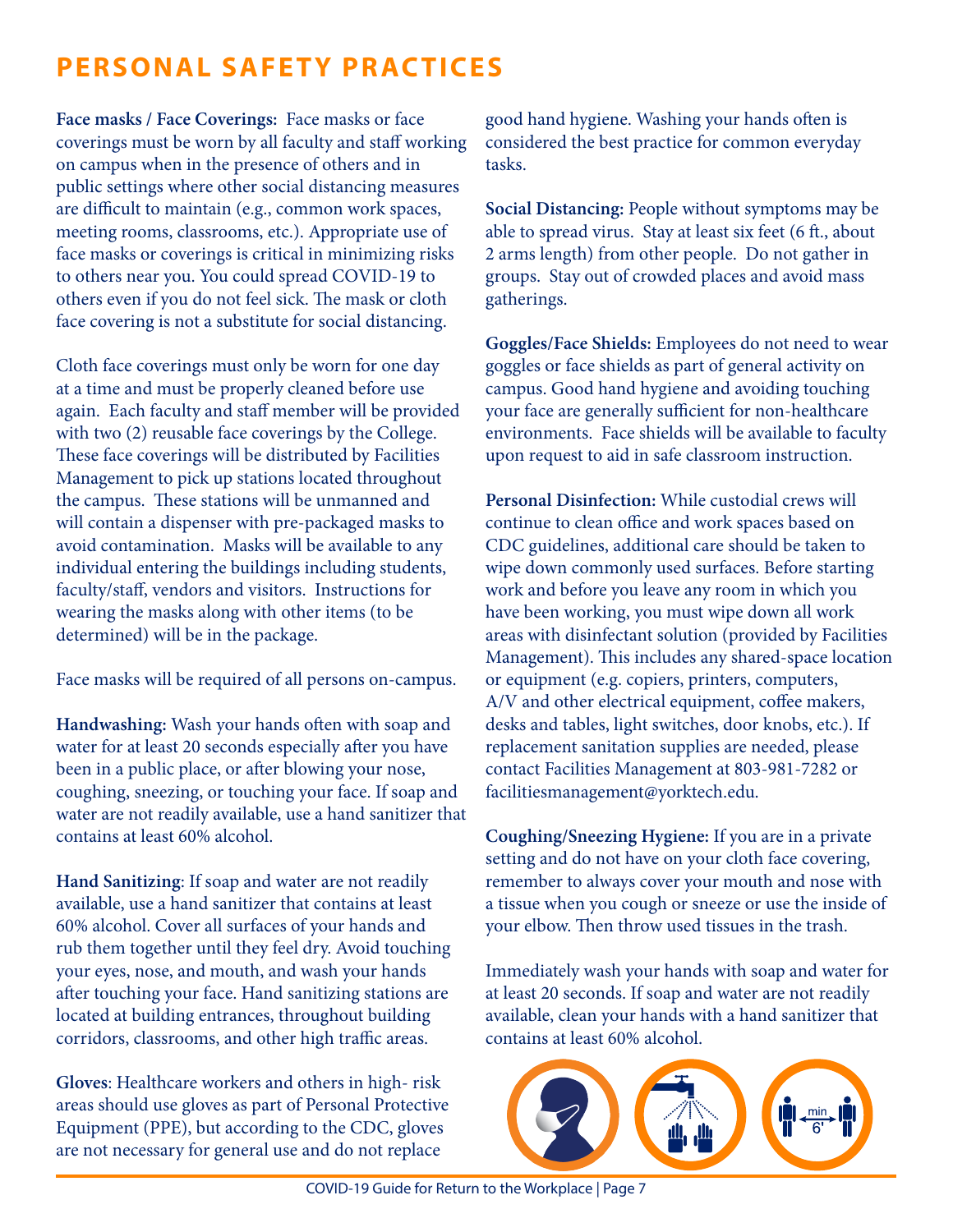## **GUIDANCE FOR SPECIFIC WORKPLACE SCENARIOS**

**Working in Office Environments:** If you work in an open environment, be sure to maintain at least 6 feet distance from co-workers. If possible, have at least one workspace separating you from another co-worker. You must wear a face mask or face covering at all times while in a shared work space/room.

Departments should assess open work environments and meeting rooms to institute measures to physically separate and increase distance between employees, other coworkers, and customers, such as:

YTC will place visual cues such as floor decals, colored tape, or signs to indicate to customers where they should stand while waiting in line.

YTC will place one-way directional signage for large open work spaces with multiple through-ways to increase distance between employees moving through the space.

YTC may consider designating specific stairways for up or down traffic if building space allows.

If you work in an office, no more than one person should be in the same room unless the required 6 feet of distancing can be consistently maintained. If more than one person is in a room, masks/face coverings must be worn at all times.

Face masks/coverings must be worn by any staff in a reception/receiving area. Face masks/coverings must be used when inside any YTC facility where others are present, including walking in narrow hallways where others travel, and in break rooms, conference rooms and other meeting locations.

Employees should refrain from visiting other offices and buildings, unless necessary for business operations. During your time on-site, employees are encouraged to communicate with colleagues and supervisors as needed by email, instant message, telephone or other available technology rather than face-to-face.

**Plexiglass Barriers:** The College has installed plexiglass shields across campus at walk-up counters, reception areas, and select offices. If additional barriers are needed, please contact Facilities Management at 803-981-7282 or [facilitiesmanagement@yorktech.edu](mailto:facilitiesmanagement@yorktech.edu). Restrooms: Restrooms will be appropriately marked to maintain social distancing. Be certain to wash your hands thoroughly after each restroom visit to reduce the potential transmission of the virus.

**Elevators:** No more than one person may enter an elevator at a time, so please use the stairs whenever possible. If using the elevator, a face mask/covering must be worn and avoid touching the elevator buttons with your exposed hand/fingers, if possible. Wash your hands or use hand sanitizer with at least 60% alcohol upon exiting the elevator.

**Meetings:** Convening in groups increases the risk of viral transmission. During your time on-site, you are encouraged to communicate with your colleagues and supervisors as needed by email, instant message, telephone or other available technology rather than face-to-face. You can also use a range of available collaboration tools (e.g. Zoom, WebEx, Microsoft Teams, telephone, etc.).

In-person meetings are limited to the restrictions of local, state and federal orders and should not exceed the posted limited room occupancy. All in-person meetings must be approved by the appropriate Associate Dean, Dean, Associate Vice President, Vice President, or Executive Committee member.

**Meals/Breaks:** Before and after eating, wash your hands thoroughly to reduce the potential transmission of the virus.

Employees are encouraged to take food from break rooms or vending areas back to their office area or eat outside, if reasonable. Break rooms are limited to one person at a time. Individuals utilizing common areas should not sit facing one another and must maintain a minimum of six (6) feet between the next person.

Only remove your mask or face covering in order to eat, then put it back on. Wipe all surfaces, including table, refrigerator handle, coffee machine, microwave, etc. after using in common areas.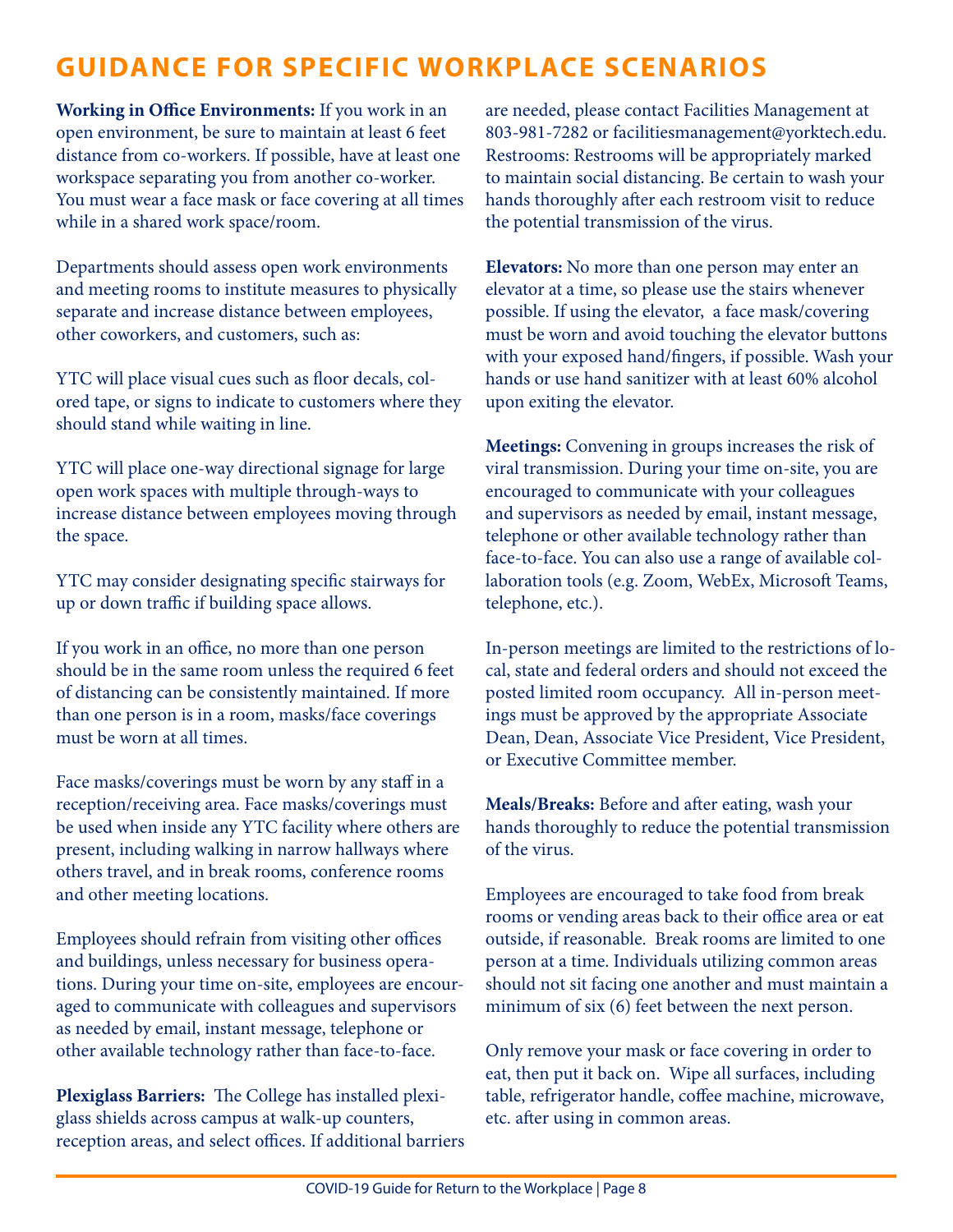# **ENTER/EXIT CONTROL (BUILDINGS, CLASSROOMS, OFFICES)**

Entry to buildings will be regulated and monitored. Each building will have designated entry points, marked with the appropriate signage. Hand sanitizer stations and face masks will be available upon entry. To remain compliant with fire code, all exits will be available for use.

Supervisors should be familiarized with designated building access points and coordinate arrival and departure times of staff to reduce congestion during typical "rush hours" of the business day. Staff arrival and departures should be scheduled in 30- minute increments to reduce personal interactions at building access points, hallways, stairs/elevators, etc.

### **CAMPUS VISITS**

When permitted, visitors to campus, including vendors, are required to wear face masks/coverings and adhere to the College's safety protocols as outlined in this document. If a visitor is unwilling to do so, Campus Safety will ask them to leave the campus.

### **TRAVEL**

Travel is limited to essential business only, until further notice.

If an employee must travel in College vehicles to perform their job duties, the College may limit the number of employees to one per vehicle at a time. If the job duty requires traveling with more than one person, all occupants must wear face masks/coverings, use hand sanitizer, and allow for circulation of outside air while in the vehicle.

To the extent possible, an employee is encouraged to drive their personal vehicle for essential business travel.

All State and College Travel Guidelines must be adhered.

# **INFORMATION SERVICES**

Information Services will continue to provide service remotely, to the extent possible. In lieu of visiting the IT Help Desk in person, please call, email, or submit a ticket.

## **TRAINING AND PROFESSIONAL DEVELOPMENT**

Before employees return to the workplace, YTC will provide training to employees on public health guidance, College specific guidelines, and information about properly wearing personal protective equipment (PPE), and cleaning and disinfecting protocols.

Completion of select training is required before an employee can return to the workplace.

## **MENTAL AND EMOTIONAL WELL-BEING**

The Employee Assistance Program (EAP), First Sun, is available to offer emotional support during this stressful period. Telephonic or video counseling is available, and you can access this service using most smartphones, tablets and computers with a camera. You may contact First Sun EAP by calling 800-968- 8143 or visiting the First Sun EAP website, [www.](http://www.firstsuneap.com) [firstsuneap.com.](http://www.firstsuneap.com)

## **QUESTIONS OR CONCERNS**

For any questions or concerns regarding adherence to the guidelines outlined in this plan, please contact the YTC Crisis Management Team using the COVID-19 [Question and Concern Form.](https://yorktech.info/COVID19Form)